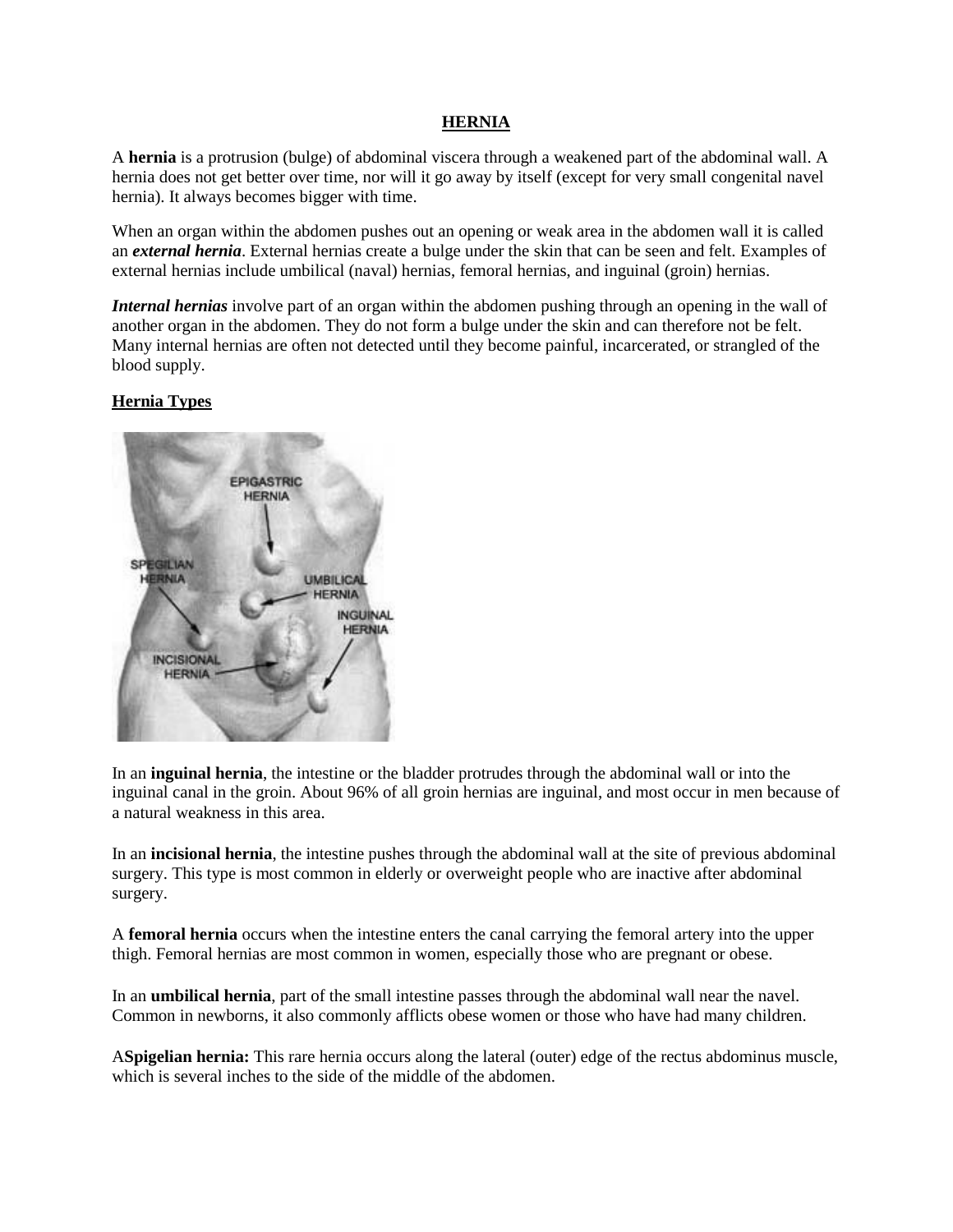An **Epigastric hernia**: Occurring between the navel and the lower part of the rib cage in the midline of the abdomen, epigastric hernias are usually composed of fatty tissue and rarely contain intestine.

A **[hiatal hernia](http://www.webmd.com/digestive-disorders/hiatal-hernia)** happens when the upper stomach squeezes through the hiatus, an opening in the diaphragm through which the [esophagus](http://www.webmd.com/digestive-disorders/picture-of-the-esophagus) passes.



### **Occurrence of Hernia**

| Hernia               | <b>Frequency</b> |
|----------------------|------------------|
| Groin Hernia         | approx $75%$     |
|                      |                  |
| Incisional Hernia    | approx $10\%$    |
|                      |                  |
| Umbilical Hernia     | approx $10\%$    |
|                      |                  |
| <b>Other Hernias</b> | approx 5%        |

## **Causes of hernia**

The risk of hernia increases with age and they are more common in men than in women.

A hernia can be *congenital*- present at birth – or *acquired* due to aweakness/defect in the abdominal wall.

Activities and medical problems that increase pressure on the abdominal wall can lead to a hernia. These include:

- Straining on the toilet/constipation
- Straining to urinate
- Persistent cough or sneezing
- Strain from heavy lifting
- Physical exertion
- Obesity or sudden weight gain

### **Other causes**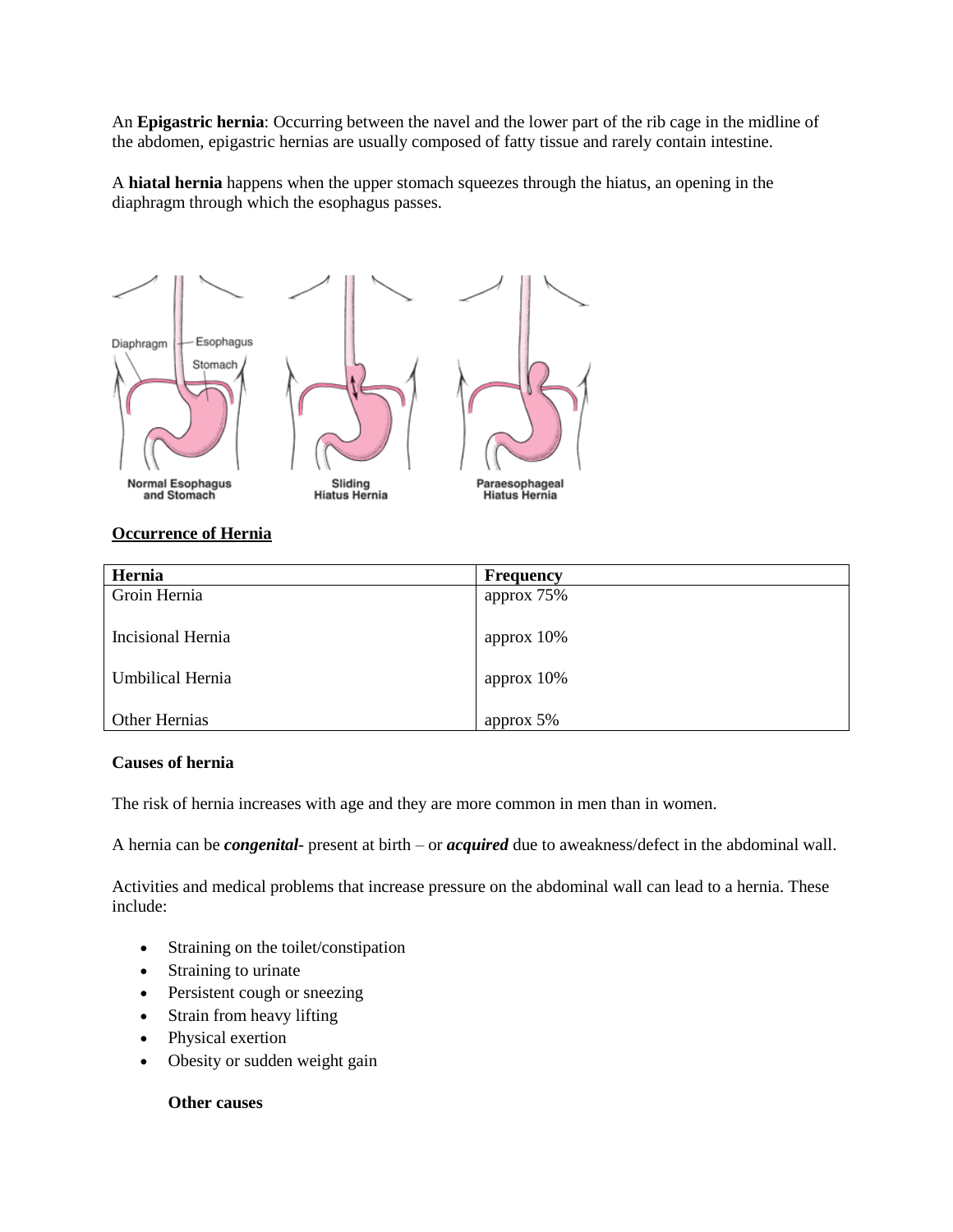- Enlarged prostate
- Abdominal fluid
- Peritoneal dialysis
- [Undescended testicles.](http://www.medicalnewstoday.com/articles/184604.php)
- Poor nutrition
- Smoking

### **Symptoms of hernia**

Hernias can occur suddenly and without warning. Depending on the hernia's anatomical location as well as its cause, symptoms can range from asymptomatic to severe.

In most cases, hernias are painless swellings/lump that remains *asymptomatic*and needing no immediate medical attention. In very mild cases, hernias can even heal spontaneously. Due to a hernia's asymptomatic properties, an affected individual may not always realize that he or she even has a hernia.

Symptoms for **internal hernias** can often be mistaken for that of other medical conditions, as they generally lack the physical signs of external hernias. For example:-

- *Spinal hernias* can have neurological symptoms such as sciatica, incontinence, problems walking, numbness, pain or tingling in the limbs.
- **Diaphragmatic and hiatal (diaphragm) hernias**, symptoms may be similar to that of acid reflux or heartburn, accompanied by chest pains and blood in stool.

Mild, moderate and severe forms of hernia can become painful, and are often accompanied by specific symptoms unique to the anatomical site of occurrence. For *internal hernias*, symptoms may be more dispersed and harder to pinpoint compared to those of external hernias. It is best to see a doctor when symptoms occur so that he/ she can eliminate other conditions unrelated to internal hernias.

When discovered*, external hernias*may be reducible by gently maneuvering the protruded tissue back into the body cavity under the instruction of a physician, without significant pain or discomfort*(reducible hernias*). It may disappear when you lie down. Coughing or straining may make the lump appear.However, they can be the cause of discomfort and pain, with symptoms often becoming worse when standing, straining, or lifting heavy items.

In cases of *external hernias*, such as inguinal (groin) and femoral (upper thigh) hernias, symptoms may be more grouped into a relatively focused area. Typical symptoms may include a physical bulge in the affected site that becomes more apparent to the eye when standing, or when pressure is exerted by the body. For example, coughing or straining during constipation may increase the size of the protrusion. Generally, when hernias cannot be reduced by pushing the protrusion back into the body (**irreducible** *hernias*), surgery may be required to repair the hernia. Discomfort at the hernia site, such as pelvic pain, as well as heaviness and abnormal swelling, are also common. There may also be sharp or dull pain during a bowel movement.

### *One should seek immediate medical attention if a hernia develops any of the following symptoms;*

- Sudden, severe pain
- Fever
- Nausea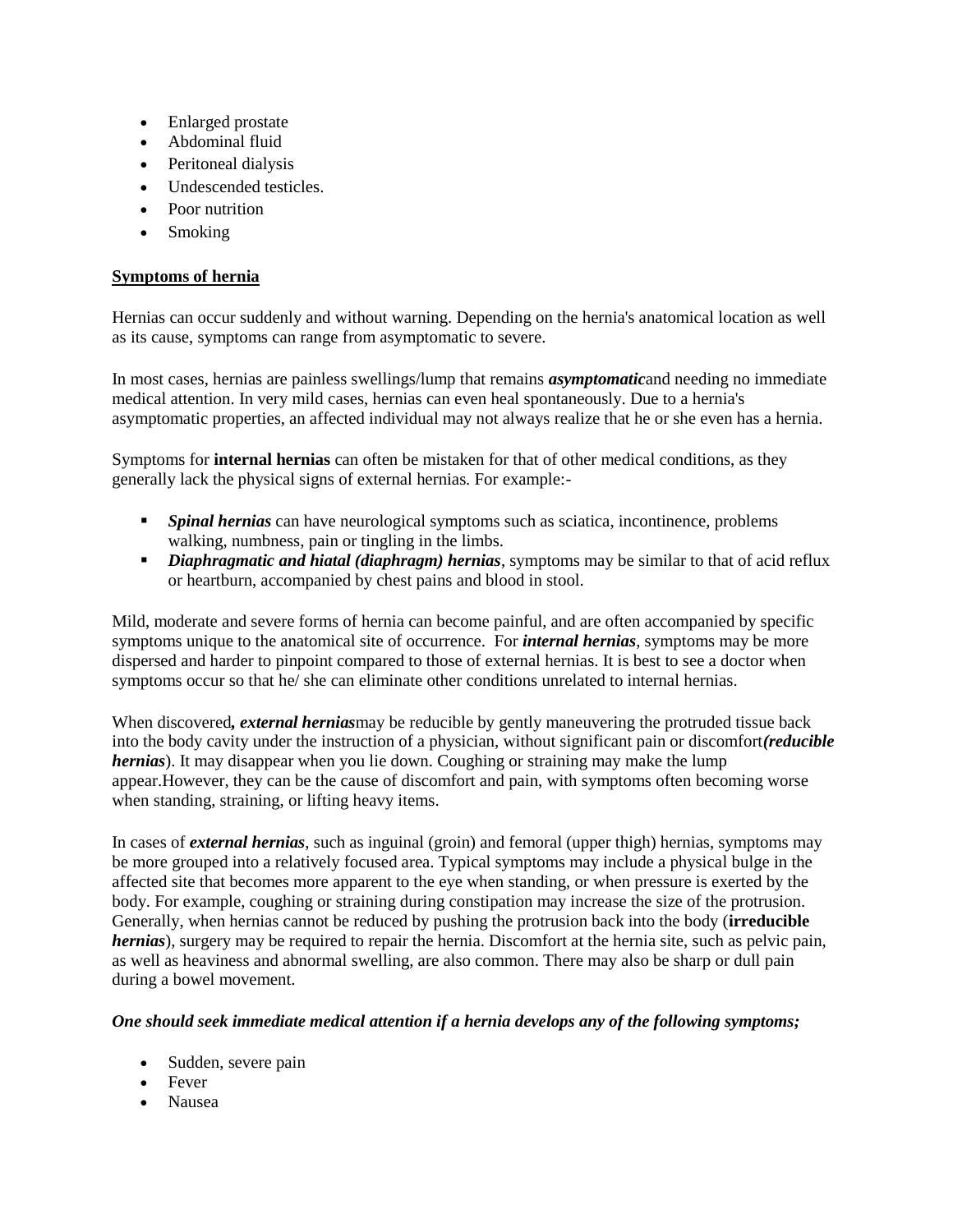- Vomiting
- Difficulty passing stools [\(constipation\)](http://www.nhs.uk/Conditions/constipation/Pages/Introduction.aspx) or wind
- Appearance of blood in stool.
- Inflammation: -The protrusion can also change in color, ranging from red, purple or dark pink. In this case, the attention of a medical doctor is imperative, so as to avoid gangrene, a lifethreatening condition involving the death of the strangulated organs.
- The hernia becomes firm, red or tender, or cannot be pushed back into the abdomen

These symptoms could mean that the blood supply to a section of an organ or tissue trapped in the hernia has become cut off (**strangulation)**, or that a piece of bowel has entered the hernia and become blocked **(obstruction).**A strangulated hernia and obstructed bowel are **medical emergencies.**

### **Tests and diagnosis of hernia**

*Physical Examination*- the doctor will often be able to see and palpate/feel the bulge.While the doctor is feeling for the hernia, you may be asked to bend or move, or to cough, as this can enlarge the bulge.

*Imaging Tests*- This are usedto confirm the diagnosis or assess the extent of the problem

- $\triangleright$  [Ultrasound](http://www.medicalnewstoday.com/articles/245491.php) scan
- $\triangleright$  CT (computerized tomography) scan

# **Treatment of Hernia**

For *asymptomatic hernia***,** the usual course of action is watchful waiting**.** Surgical options depend on individual circumstances, the type, content of the hernia, presenting symptoms and one's general health.There are two main types of surgical intervention for hernia:-

### **Open surgery**

One cut is made to allow the surgeon to push the lump back into the abdomen. Open surgical repair closes the hernia using sutures, mesh, or both, and the surgical wound in the skin is closed with sutures, staples, or surgical glue.



**Before surgery.**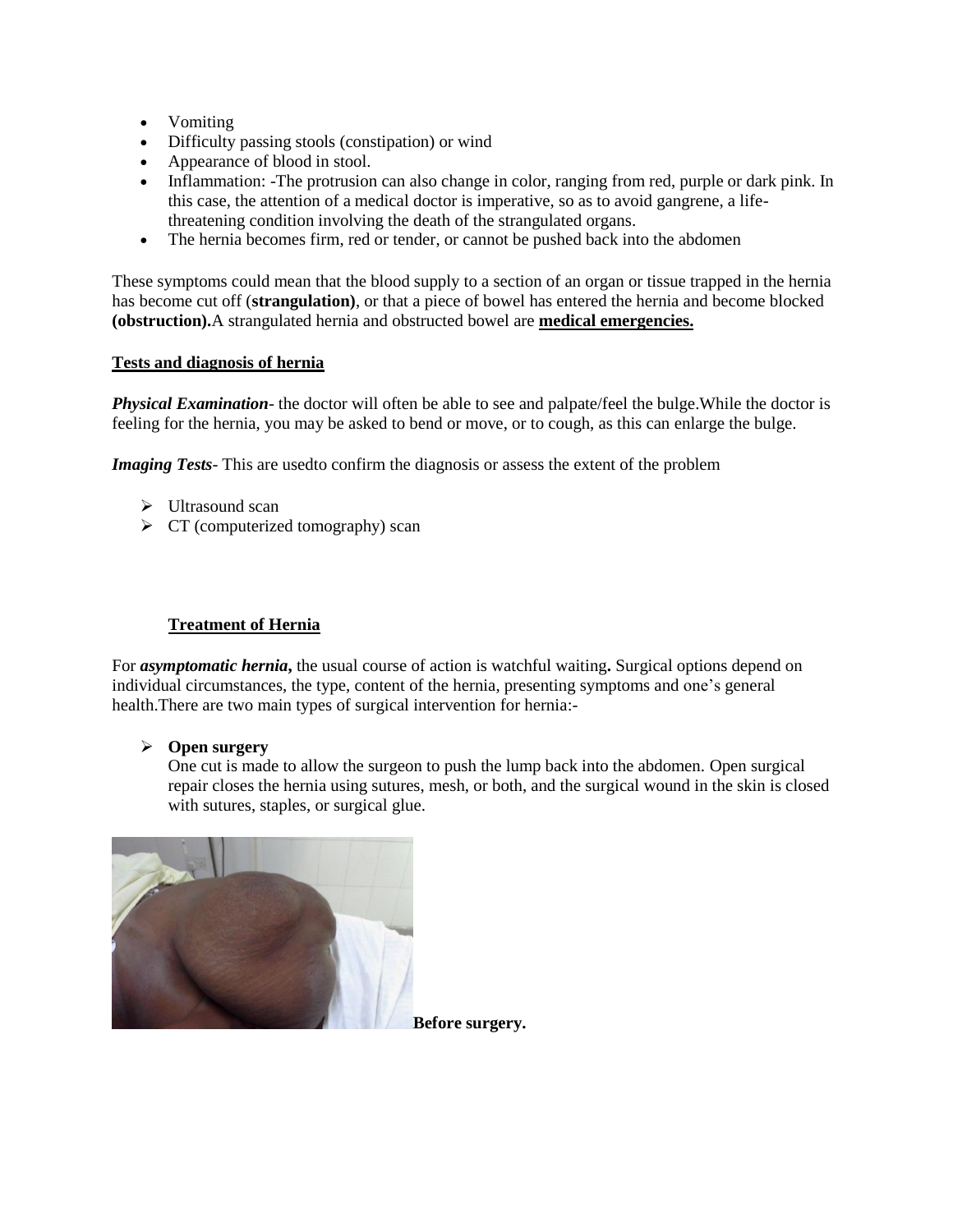

**Retro- muscular mesh repair**



**Laparoscopic operation (keyhole surgery)**

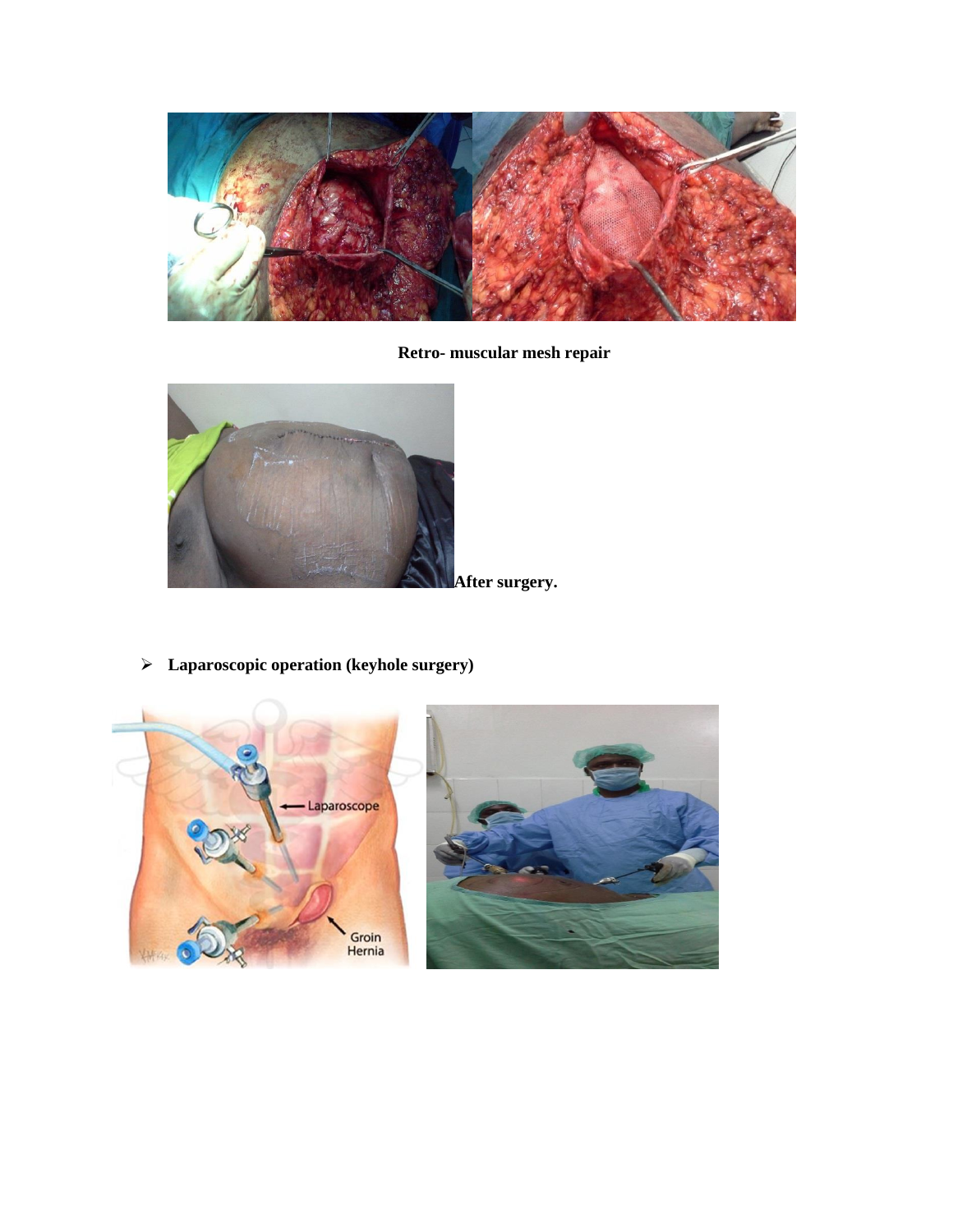



### **Laparoscopic Hernia Repair.**

The hernia is repaired in the same way as in open surgery but is guided by a small camera and a light introduced through a tube (laparoscope).Surgical instruments are introduced through a further small incision. The abdomen is inflated with carbon dioxide gas to improve visualization and space.

### **Advantages of Laparoscopic Hernia Repair**

- $\triangleright$  Reduced risk of infection and bleeding
- $\triangleright$  Resumption to normal activity for most patients within a week
- $\triangleright$  A shorter return to work
- $\triangleright$  Reduced recurrence rate

## **Possible Complications**

- $\triangleright$  Bleeding and risk of infection
- $\triangleright$  Low risk of injury to the urinary bladder, the intestines, blood vessels, nerves or the sperm tube going to the testicle.
- $\triangleright$  Difficulty urinating after surgery can occur
- $\triangleright$  Bruising and swelling of the scrotum, the base of the penis, and the testicles; this gradually resolves on its own in most patients.